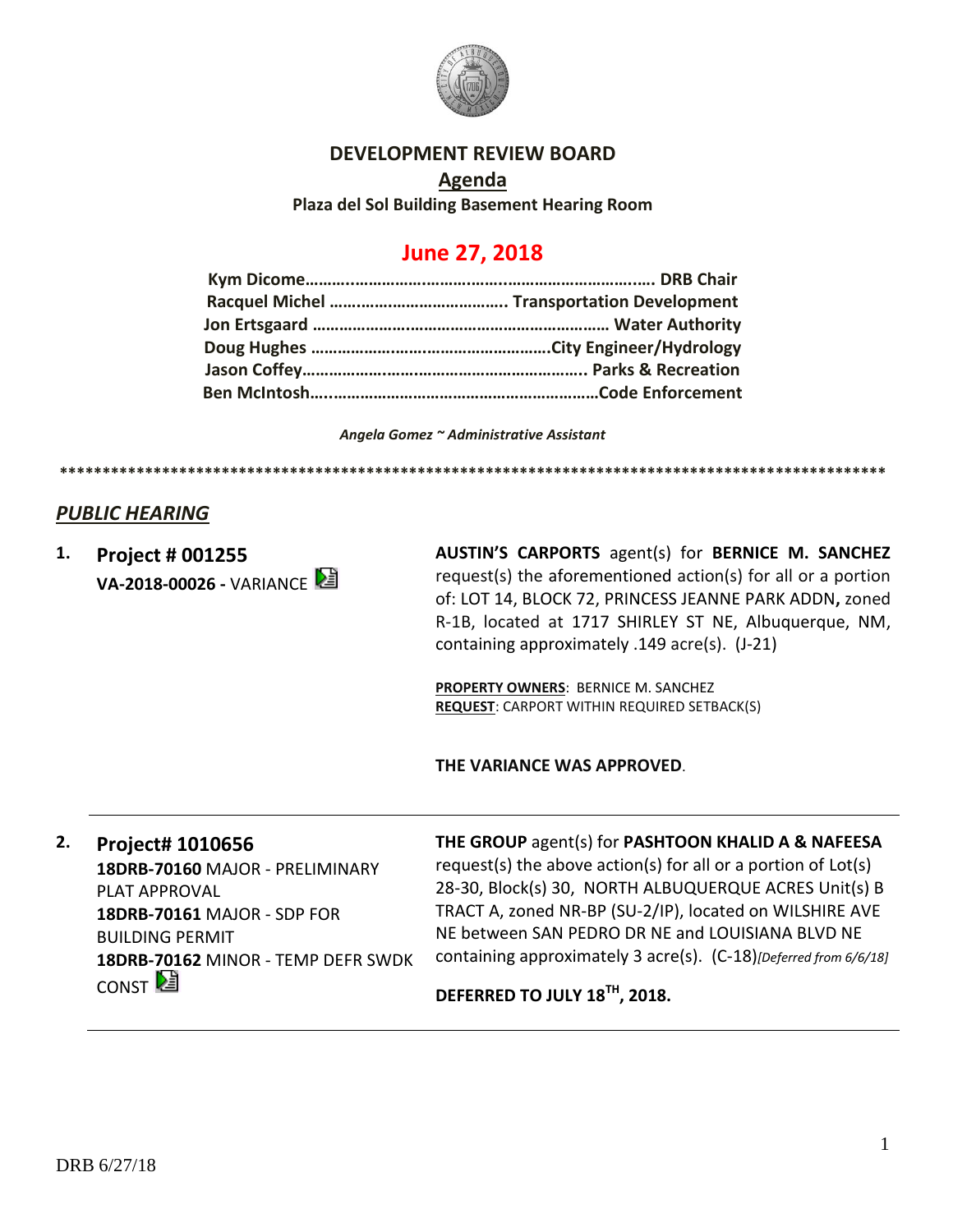**3. Project# 1011638 18DRB-70148** MAJOR - SDP FOR **BUILDING PERMIT** 

**LEE GAMELSKY ARCHITECTS PC** agent(s) for **L & C TRANSPORT** request(s) the above action(s) for all or a portion of Lot(s) 22-A, Block(s) 8, ORIGINAL TOWNSITE OF WESTLAND zoned NR-BP (SU-2/IP), located on 94TH ST NW between CENTRAL AVE NW and VOLCANO RD NW containing approximately 1.6 acre(s). (K-9) *[Deferred from 6/6/18]*

**WITH THE SIGNING OF THE INFRASTRUCTURE LIST DATED JUNE 27, 2018, THE SITE DEVELOPMENT PLAN FOR BUILDING PERMIT WAS APPROVED WITH FINAL SIGN-OFF DELEGATED TO PLANNING.**

# 4. **Project# 1000874 18DRB-70135** VACATION OF PUBLIC EASEMENT **18DRB-70136** MINOR - PRELIMINARY/FINAL PLAT APPROVAL

**TIERRA WEST LLC** agent(s) for **MONTANO I-25 BEACH AQUISITION PROPERTY LLC** request(s) the above action(s) for all or a portion of Lot(s) B-1, RENAISSANCE CENTER III zoned NR-C (SU-1 FOR IP & AMUSEMENT FACILITY OF A PERMANENT CHARACTOR (NOT ADULT ESTABLISHMENT)), located on DESERT SURF CIRCLE NE between ALEXANDER BLVD NE and MONTANO RD NE containing approximately 23.87 acre(s). (F-16) *[Deferred on 5/16/18, 5/23/18, 6/6/18]*

## **DEFERRED JULY 18, 2018.**

# *MINOR CASES*

**5. Project # 001226 SD-2018-00031 –** PRELIMINARY/ FINAL PLAT  $\mathbb{Z}$ 

**ARCH + PLAN LAND USE CONSULTANTS** agent(s) for **AGIOLA BEJKO** request(s) the aforementioned action(s) for all or a portion of: LOTS 7 & 8, BLOCK 32, PEREA ADDN, zoned R1-A, located at 608 15TH ST NW, Albuquerque, NM, containing approximately .16 acre(s). (J-13)

**PROPERTY OWNERS**: AGIOLA BEJKO **REQUEST**: CONSOLIDATION OF 2 LOTS INTO 1

**WITH THE SIGNING OF THE INFRASTRUCTURE LIST DATED THE PRLIMINARY/FINAL PLAT WAS APPROVED WITH FINAL SIGN/OFF DELEGATED TO TRANSPORTATION AND TO PLANNING.**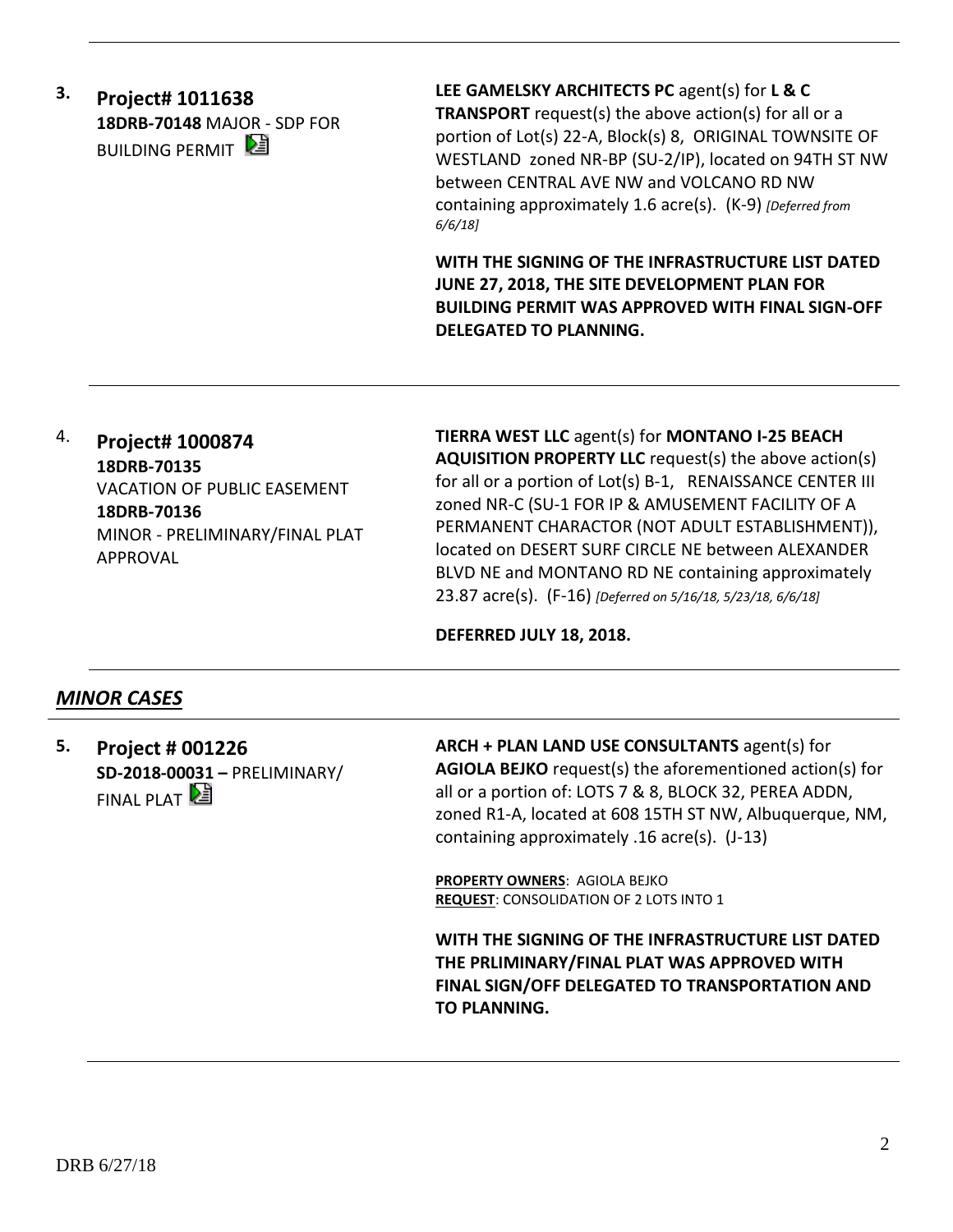**6. Project # 001254 (1003675) SD-2018-00028 –** PRELIMINARY/ FINAL PLAT  $\mathbb{E}$ 

**SURV-TEK INC.** agent(s) for **CITY OF ALBUQUEUQUE** 

request(s) the aforementioned action(s) for all or a portion of Tract C-8-A, TOWN OF ATRISCO, AIRPORT UNIT, Lots 5 & 6, TORRES ADDITION and a vacated portion of ESPERANZA DRIVE NW, zoned R-ML and R1-B, located on CENTRAL AVE NW between  $57<sup>th</sup>$  and  $58<sup>th</sup>$  STREET NW, containing approximately 3.789 acre(s). (K-11)

**PROPERTY OWNERS**: CITY OF ALBUQUERQUE, REZA EMMA ESTHER & REZA EVA SARAH **REQUEST**: REPLATTING 3 EXISTING LOTS AND A PORTION OF VACATED R/W INTO 1 TRACT

**DEFERRED TO JULY 11, 2018.** 

**7. Project# 001191 (1008952) SD-2018-00035 –**SITE PLAN FOR BUILDING PERMIT (18EPC-40003)

**CONSENSUS PLANNING INC** agent(s) for **PRIMROSE SCHOOL OF WOODCREEK RESERVE** request(s) the above action(s) for all or a portion of TRACT A, MORNING STAR AT PALOMAS zoned MX-T (SU-2 FOR O-1), located on PALOMAS AVE NW between WYOMING BLVD NE and BARSTOW STREET NE containing approximately 0.9 acre(s). (D-19) *[Deferred from 6/13/18]*

**PROPERTY OWNERS**: PASEO 2010, LLC **REQUEST**: DRB SIGN-OFF OF EPC SITE DEVELOPMENT PLAN FOR BUILDING PERMIT (3-8-2018)

**WITH AN APPROVED GRADING AND DRAINAGE PLAN ENGINEER STAMP DATED 6/15/18, THE SITE DEVELOPMENT PLAN FOR BUILDING PERMIT WAS APPROVED WITH FINAL SIGN-OFF DELEGATED TO PLANNING.**